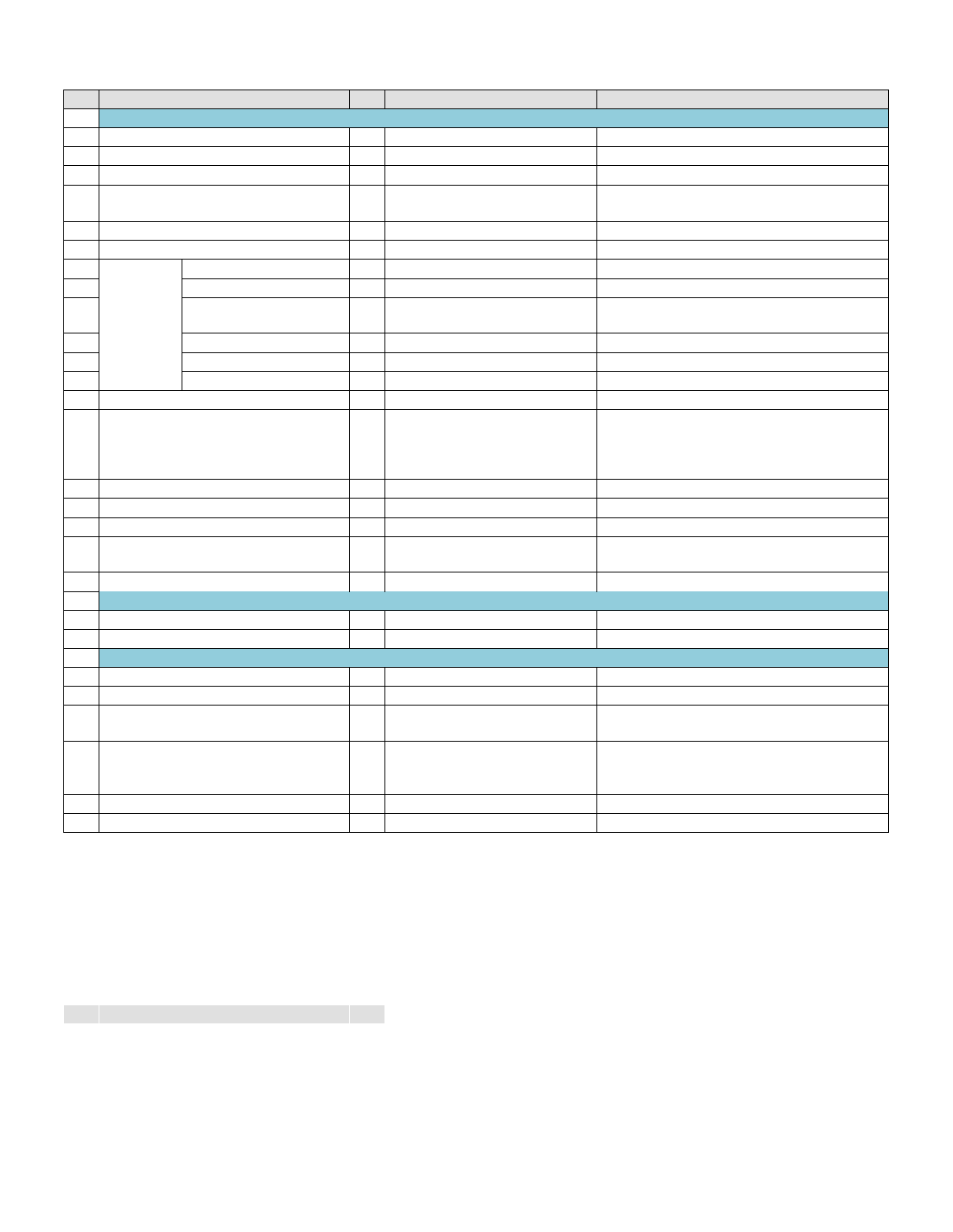| 4.  | Capture Device ID                                   |                                                                 | 2B             | $\mathbf 0$                                         | Value will be provided to SDK. Value will be one<br>of those in Table 11.                                                                                                     |  |
|-----|-----------------------------------------------------|-----------------------------------------------------------------|----------------|-----------------------------------------------------|-------------------------------------------------------------------------------------------------------------------------------------------------------------------------------|--|
| 5.  | Number of eyes imaged                               |                                                                 | 1 B            | $\mathbf{1}$                                        |                                                                                                                                                                               |  |
| 6.  | Record header length                                |                                                                 | 2B             | 45                                                  |                                                                                                                                                                               |  |
| 7.  | Iris image                                          | Horz. orientation                                               | 2 <sub>b</sub> | ORIENTATION BASE                                    |                                                                                                                                                                               |  |
| 8.  | properties                                          | Vert. orientation                                               | 2 <sub>b</sub> | ORIENTATION_BASE                                    |                                                                                                                                                                               |  |
| 9.  |                                                     | Scan type                                                       | 2 <sub>b</sub> | SCAN_TYPE_PROGRESSIVE,<br>SCAN TYPE INTERLACE FRAME | Rectilinear format only                                                                                                                                                       |  |
| 10. |                                                     | <b>Occlusions</b>                                               | 1 <sub>b</sub> | 0                                                   | Polar format only                                                                                                                                                             |  |
| 11. |                                                     | <b>Occlusion filling</b>                                        | 1 <sub>b</sub> | $\mathbf 0$                                         | Polar format only                                                                                                                                                             |  |
| 12. |                                                     | Boundary extraction                                             | 1 <sub>b</sub> | 0                                                   | Polar format only                                                                                                                                                             |  |
| 13. | Iris diameter (rect)                                |                                                                 | 2B             | > 0                                                 | Rectilinear format only                                                                                                                                                       |  |
| 14. | Image format                                        |                                                                 | 2B             | IMAGEFORMAT_MONO_RAW                                | IREX SDKs are neither permitted nor required to<br>compress or decompress image data. Thus this<br>field shall not be IMAGEFORMAT_MONO_JPEG,<br>or IMAGEFORMAT_MONO_JPEG2000. |  |
| 15. | Raw image width                                     |                                                                 | 2B             | > 0                                                 |                                                                                                                                                                               |  |
| 16. | Raw image height                                    |                                                                 | 2B             | > 0                                                 |                                                                                                                                                                               |  |
| 17. | Intensity depth                                     |                                                                 | 1B             | 8                                                   |                                                                                                                                                                               |  |
| 18. | Image transformation (polar only)                   |                                                                 | 1B             | $\mathbf{1}$                                        | TRANS STD = 1 i.e. linear radial interpolation per<br>$[STD05, 6.5.4]$ .                                                                                                      |  |
| 19. | Device unique identifier                            |                                                                 | 16 B           | '0000000000000000'                                  | 16 character zeroes '0' = $0x30$ , not '\0' = $0x00$                                                                                                                          |  |
|     |                                                     | Iris Biometric Subtype Header (Table 3 of ISO/IEC 19794-6:2005) |                |                                                     |                                                                                                                                                                               |  |
| 20. | Eye                                                 |                                                                 | 1 B            | EYE RIGHT, EYE LEFT                                 |                                                                                                                                                                               |  |
| 21. |                                                     | Number of iris images of this eye                               | 2B             | $\mathbf{1}$                                        |                                                                                                                                                                               |  |
|     | Iris Image Header (Table 4 of ISO/IEC 19794-6:2005) |                                                                 |                |                                                     |                                                                                                                                                                               |  |
| 22. | Image number                                        |                                                                 | 2B             | $\mathbf{1}$                                        | This field is an index starting at 1                                                                                                                                          |  |
| 23. | Quality                                             |                                                                 | 1 B            | $0 \le Q \le 100$                                   | This field to be populated with value.                                                                                                                                        |  |
| 24. | Rotation angle of eye                               |                                                                 | 2B             | ROT ANGLE UNDEF<br>> 0                              | For rectilinear<br>For polar unless next line is set non-zero                                                                                                                 |  |
| 25. | Rotation uncertainty                                |                                                                 | 2B             | ROT_UNCERTAIN_UNDEF<br>> 0                          | For rectilinear and polar when rotation is not<br>estimated.<br>For polar when rotation is estimated.                                                                         |  |
| 26. | Mask value for upper eyelid                         |                                                                 | 1B             |                                                     | If depth was > 8 bits these should be >8 bits too.                                                                                                                            |  |
| 27. | Mask value for lower eyelid                         |                                                                 | 1B             |                                                     | For IREX 08, everything is 8 bits.                                                                                                                                            |  |
| 28. | Mask value for sclera                               |                                                                 | 1B             |                                                     |                                                                                                                                                                               |  |
| 29. |                                                     | <b>Auxiliary information length</b>                             | 2B             | LEN                                                 | See section 7.6.                                                                                                                                                              |  |
| 30. | <b>Auxiliary information</b>                        |                                                                 | LEN            |                                                     |                                                                                                                                                                               |  |
| 31. | Image length                                        |                                                                 | 4B             | LEN                                                 |                                                                                                                                                                               |  |
| 32. | Image data                                          |                                                                 | LEN            |                                                     |                                                                                                                                                                               |  |

1

#### Q<sub>9</sub> Are three grey-level values needed (i.e. lines 26, 27 and 28). Or two?

 2 This is identically the structure of the ISO/IEC 19794-6:2005 standard. Note that the standard treats rotation estimates 3 and uncertainties differently for rectilinear and polar instances, and thus appropriate values shall be assigned.

#### 4 7.5. Unsegmented Polar image record structure

5 The following structure is advanced as an implementation of the proposed unsegmented polar addition to the ISO

6 standard [IRI07]. Yellow shading indicates new fields. If adopted here, and used successfully, the records defined herein

7 would form the basis of NIST contributions toward revision of ISO/IEC 19794-6.

#### 8 Table 9 – Structure for the proposed unsegmented polar format

| Section title and/or field name | <b>IREX</b> actual or required values | <b>Remarks</b> |
|---------------------------------|---------------------------------------|----------------|
|                                 |                                       |                |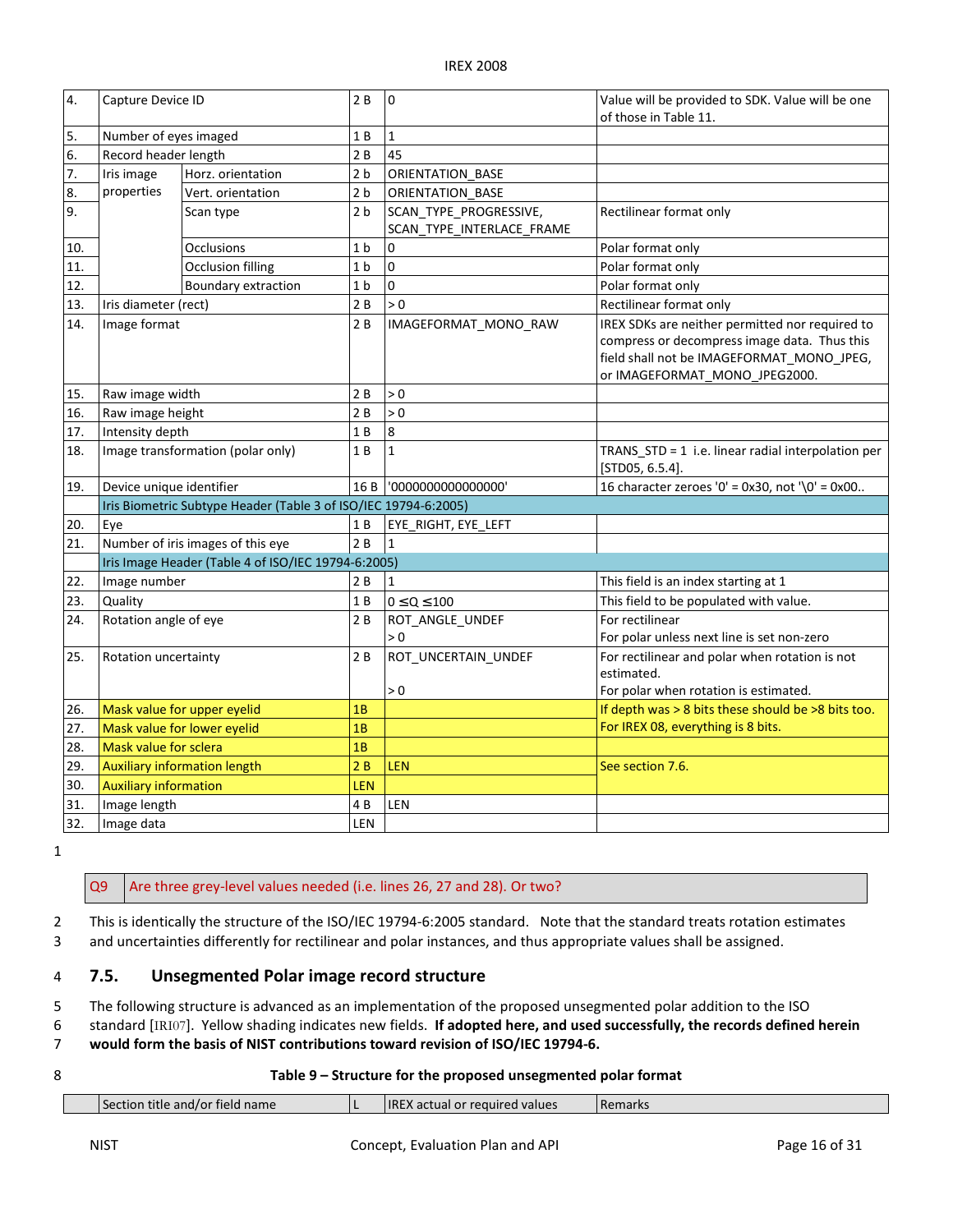|                  | Iris Record Header (Table 2 of ISO/IEC 19794-6:2005) |                                                                               |                |                                                     |                                                                      |  |
|------------------|------------------------------------------------------|-------------------------------------------------------------------------------|----------------|-----------------------------------------------------|----------------------------------------------------------------------|--|
| 1.               | Format Identifier                                    |                                                                               | 4 B            | 0x49495200                                          | i.e. ASCII "IIR\0"                                                   |  |
| 2.               | Version Number                                       |                                                                               | 4 B            | 0x30313200                                          | i.e. ASCII "013\0". This value is non-standard, and                  |  |
|                  |                                                      |                                                                               |                |                                                     | instituted by NIST to differentiate it from the                      |  |
|                  |                                                      |                                                                               |                |                                                     | properly standardized record in Table 7.                             |  |
| 3.               | Record Length                                        |                                                                               | 4B             | $57 \le L \le 2^{32} - 1$                           | <b>Total length</b>                                                  |  |
| 4.               | Capture Device ID                                    |                                                                               | 2B             | 0                                                   | Value will be provided to SDK. Value will be one                     |  |
|                  |                                                      |                                                                               |                |                                                     | of those in Table 11.                                                |  |
| 5.               | Number of eyes imaged                                |                                                                               | 1 B            | $\mathbf{1}$                                        |                                                                      |  |
| 6.               | Record header length                                 |                                                                               | 2B             | 45                                                  |                                                                      |  |
| $\overline{7}$ . | Iris image                                           | Horz. Orientation                                                             | 2 <sub>b</sub> | <b>ORIENTATION BASE</b>                             |                                                                      |  |
| 8.               | properties                                           | Vert. orientation                                                             | 2 <sub>b</sub> | ORIENTATION BASE                                    |                                                                      |  |
| 9.               |                                                      | Scan type                                                                     | 2 <sub>b</sub> | SCAN TYPE PROGRESSIVE,<br>SCAN_TYPE_INTERLACE_FRAME | Rectilinear format only                                              |  |
| 10.              |                                                      | Occlusions                                                                    | 1 <sub>b</sub> |                                                     | Polar format only                                                    |  |
| 11.              |                                                      | <b>Occlusion filling</b>                                                      | 1 <sub>b</sub> |                                                     | Polar format only                                                    |  |
| 12.              |                                                      | Boundary extraction                                                           | 1 <sub>b</sub> |                                                     | Polar format only                                                    |  |
| 13.              | Iris diameter (rect)                                 |                                                                               | 2B             |                                                     | Rectilinear format only                                              |  |
| 14.              | Image format                                         |                                                                               | 2B             | IMAGEFORMAT_MONO_RAW                                | IREX SDKs are neither permitted nor required to                      |  |
|                  |                                                      |                                                                               |                |                                                     | compress or decompress image data. Thus this                         |  |
|                  |                                                      |                                                                               |                |                                                     | field shall not be IMAGEFORMAT_MONO_JPEG,                            |  |
|                  |                                                      |                                                                               |                |                                                     | or IMAGEFORMAT MONO JPEG2000.                                        |  |
| 15.              | Raw image width                                      |                                                                               | 2 B            | > 0                                                 |                                                                      |  |
| 16.              | Raw image height                                     |                                                                               | 2B             | > 0                                                 |                                                                      |  |
| 17.              | Intensity depth                                      |                                                                               | 1B             | 8                                                   |                                                                      |  |
| 18.              | Image transformation (polar only)                    |                                                                               | 1 B            | $\mathbf{1}$                                        | TRANS_STD = 1 i.e. linear radial interpolation per<br>[STD05, 6.5.4] |  |
| 19.              | Device unique identifier                             |                                                                               |                |                                                     | 16 character zeroes '0' = $0x30$ , not '\0' = $0x00$                 |  |
|                  |                                                      | Iris Biometric Subtype Header (Table 3 of ISO/IEC 19794-6:2005)               |                |                                                     |                                                                      |  |
|                  |                                                      |                                                                               |                |                                                     |                                                                      |  |
| 20.              | Eye                                                  |                                                                               | 1 B            | EYE RIGHT, EYE LEFT                                 |                                                                      |  |
| 21.              |                                                      | Number of iris images of this eye                                             | 2B             | 1                                                   |                                                                      |  |
|                  |                                                      | Iris Image Header (Table 4 of ISO/IEC 19794-6:2005)                           |                |                                                     |                                                                      |  |
| 22.              | Image number                                         |                                                                               | 2 B            | 1                                                   | This field is an index starting at 1                                 |  |
| 23.              | Quality                                              |                                                                               | 1 B            | $0 \le Q \le 100$                                   | This field to be populated with value.                               |  |
| 24.              | Rotation angle of eye                                |                                                                               | 2B             | ROT ANGLE UNDEF                                     | Values will not be provided to SDK                                   |  |
| 25.              | Rotation uncertainty                                 |                                                                               | 2B             | ROT_UNCERTAIN_UNDEF                                 |                                                                      |  |
| 26.              |                                                      | X coordinate of inner + outer circle centers $2B$                             |                | $0 \leq x < W$                                      | Coordinate system is zero oriented with (0,0) at                     |  |
| 27.              |                                                      | Y coordinate of inner + outer circle centers 2 B                              |                |                                                     | the top left corner.                                                 |  |
| 28.              | Inner circle radius                                  |                                                                               | 2B             | $0 \le y < H$                                       |                                                                      |  |
|                  |                                                      |                                                                               |                | $0 \leq r$                                          | The inner and outer circle centers are concentric                    |  |
| 29.              | Outer circle radius                                  |                                                                               | 2B             | $0 \le r$                                           |                                                                      |  |
| 30.              |                                                      | <b>Auxiliary information length</b>                                           | 2B             | <b>LEN</b>                                          | See section 7.6.                                                     |  |
| 31.              | <b>Auxiliary information</b>                         |                                                                               | LEN            |                                                     |                                                                      |  |
| 32.              |                                                      | X coordinate of the center of the ellipse<br>approximating the pupil boundary | 2B             |                                                     |                                                                      |  |
| 33.              |                                                      | Y coordinate of the center of the ellipse                                     |                |                                                     |                                                                      |  |
|                  |                                                      | approximating the pupil boundary                                              | 2B             |                                                     |                                                                      |  |
| 34.              |                                                      | X coordinate of the intersection point of                                     |                |                                                     |                                                                      |  |
|                  |                                                      | the semi-major axis with the ellipse                                          | 2B             |                                                     |                                                                      |  |
|                  | approximating the pupil                              |                                                                               |                |                                                     |                                                                      |  |
| 35.              |                                                      | Y coordinate of the intersection point of                                     |                |                                                     |                                                                      |  |
|                  |                                                      | the semi-major axis with the ellipse                                          | 2B             |                                                     |                                                                      |  |
| 36.              | approximating the pupil                              | X coordinate of the intersection point of                                     |                |                                                     |                                                                      |  |
|                  | approximating the pupil                              | the semi-minor axis with the ellipse                                          | 2B             |                                                     |                                                                      |  |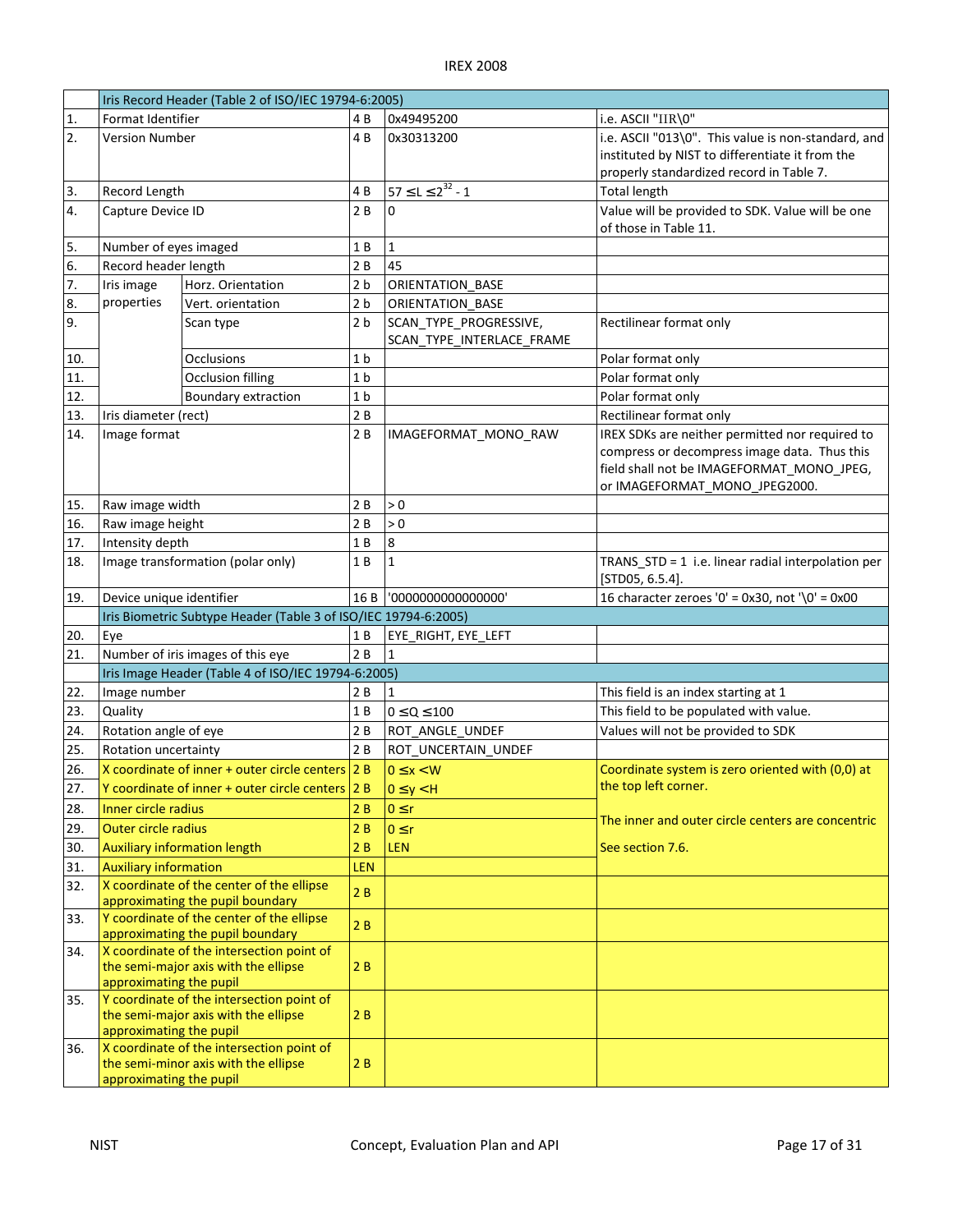| 37. | Y coordinate of the intersection point of<br>the semi-minor axis with the ellipse<br>approximating the pupil | 2B  |     |  |
|-----|--------------------------------------------------------------------------------------------------------------|-----|-----|--|
| 38. | X coordinate of the center of the ellipse<br>approximating the iris boundary                                 | 2B  |     |  |
| 39. | Y coordinate of the center of the ellipse<br>approximating the iris boundary                                 | 2B  |     |  |
| 40. | X coordinate of the intersection point of<br>the semi-major axis with the ellipse<br>approximating the iris  | 2B  |     |  |
| 41. | Y coordinate of the intersection point of<br>the semi-major axis with the ellipse<br>approximating the iris  | 2B  |     |  |
| 42. | X coordinate of the intersection point of<br>the semi-minor axis with the ellipse<br>approximating the iris  | 2B  |     |  |
| 43. | Y coordinate of the intersection point of<br>the semi-minor axis with the ellipse<br>approximating the iris  | 2B  |     |  |
| 44. | Image length                                                                                                 | 4 B | LEN |  |
| 45. | Unsegmented polar-transformed image<br>data                                                                  | LEN |     |  |

#### 1 7.6. Auxiliary Data

2 Regarding the Auxiliary Data block on Lines 30-31 of Table 9, and Lines 29-30 of Table 8, NIST does not intend to allow

3 purely vendor-defined data (e.g. a proprietary template) to be placed in such a block because it is non-interoperable<sup>8</sup>.

4 NIST instead proposes to standardize the contents of this block in two parts, as follows.

5 ― Eight-connected Freeman chain code (FCC) of the closed-path inner boundary.

6 ― Eight-connected Freeman chain code (FCC) of the closed-path outer boundary.

 7 Eight-connected FCCs allow encoding of an arbitrary path in 3 bits per pixel. For an iris of radius 100 pixels, and a pupil of 8 radius 40 pixels, such encoding would require, with a small header, around 220 and 90 bytes respectively.

#### 9 Table 10 - Format for Freeman chain code

| Field                                                                        | Length          |
|------------------------------------------------------------------------------|-----------------|
| X-coordinate of first pixel in closed path                                   | 2Β              |
| Y-coordinate of first pixel in closed path                                   | 2Β              |
| l Number of elements in chain code                                           |                 |
| Bit-packed Freeman chain code, zero padded to nearest octet if (3N % 8 != 0) | $\leq$ 3N/8 + 1 |

#### 10

 $Q12$  available to be specified in this document. O<sub>15</sub> 018 Do you have alternatives or additions to FCC? These should be precisely documented, non-proprietary, and Do you want Freeman chain codes? (If yes, ellipse info lines 32-43 would be deleted). If not, why not? Do you want a vendor-defined auxiliary data block?

11

 $\overline{a}$ 

 $^8$  The issue of allowing Extended Data has been discussed with respect to other biometric standards and has been deprecated because it is only valuable when the producer and consumer of the data are manufactured by the same company.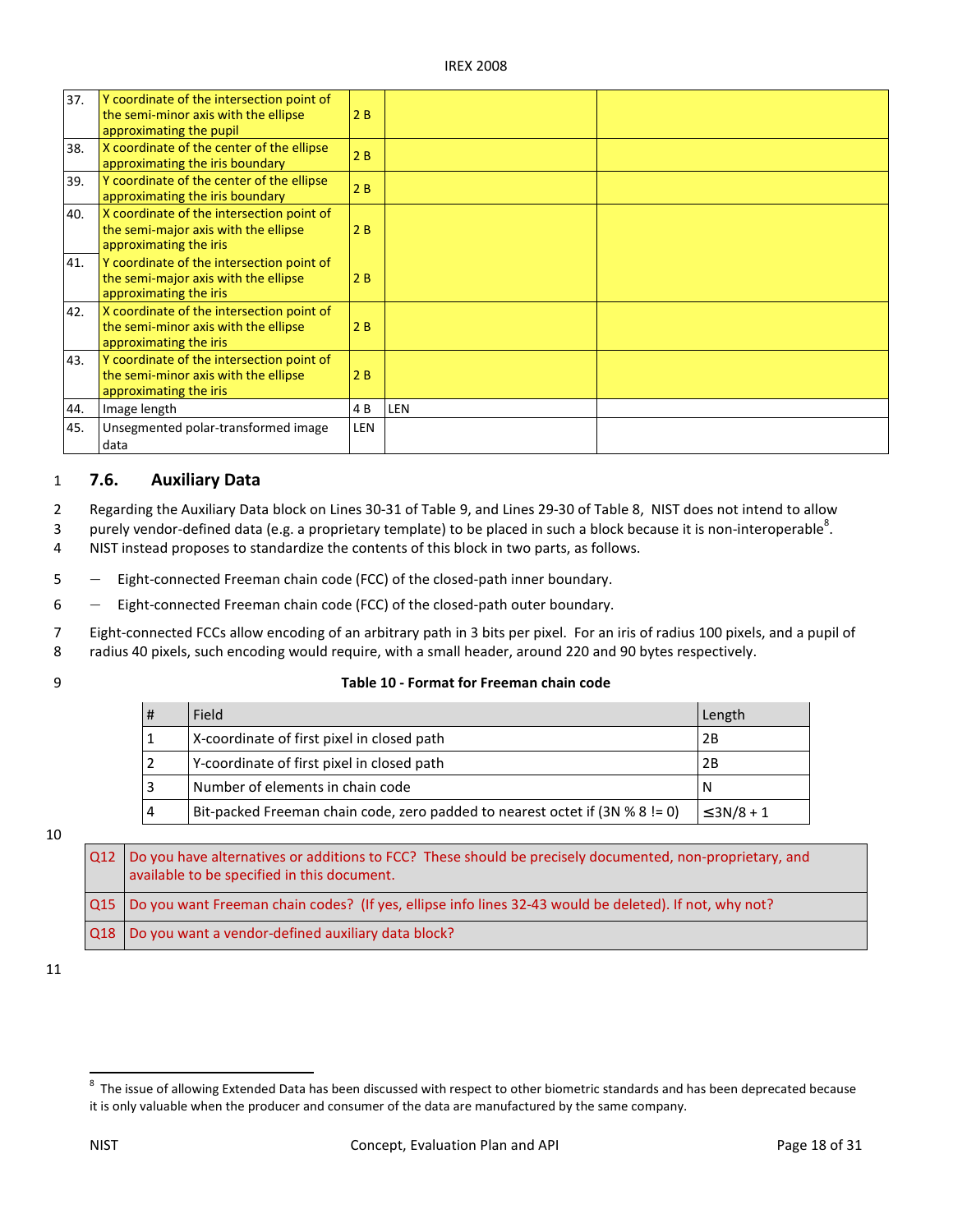## $1$  8. PC-based API specification

#### 2 8.1. Overview

 3 This section describes the IREX API. All SDK's submitted to IREX 08 shall implement the functions below here as required 4 by the classes of participation listed in Table 4.

#### 5 8.2. Testing interface

#### 6 8.2.1. Requirement

7 IREX participants shall submit an SDK which presents the "C" prototyped interface given in the following subsections.

#### 8 8.2.2. Sensor identifiers

- 9 The following sensors will be identified to the SDK using the two byte unsigned integer values in Table 11.
- 

#### 10 Table 11 – Sensor identifiers

| # | Sensor Manufacturer and Model | Identifier |
|---|-------------------------------|------------|
|   | LG 2200                       | 0x2A16     |
|   | LG 3000                       | 0x2A1E     |
| 3 | Unknown                       | 0x0000     |

 11 Presence on this table indicates NIST's intention to use images captured by these devices. NIST may add to this table in 12 due course. Also, please see NIST's call for images on Page 2.

## 13 8.2.3. Geometric or other alterations to images

 14 In some cases poor images will need to be corrected. For example, the following action is described in Section 2 of 15 [CAM07].

> For those images in which the iris was partly outside of the original image frame, the missing pixels were replaced with black ones. For those in which the algorithms detected that the gaze was directed away from the camera, as gauged by projective deformation of the eye shape, a corrective affine transformation was automatically applied which effectively "rotated" the eye in its socket back into orthographic perspective on-axis with the camera.

- 16 Such steps are allowed and are likely to allow downstream feature extractors and matchers to give better performance.
- 17 NIST takes no position on whether these or other operations (e.g histogram equalization) should be applied.

18 Any such processing shall be conducted during the preparation of the ROI-masked rectilinear instance of section 8.2.5, or

 19 the unsegmented polar instance of section 8.2.6. It shall not be performed in the preparation of the rectilinear instance 20 of section 8.2.4.

#### 21 8.2.4. Conversion of raw imagery to standard rectilinear image

- 22 To support the standard, all submissions to IREX 08 shall implement a function to execute the packaging operation of
- 23 Table 12. While this action is merely syntactic, prior interoperability tests conducted by NIST have revealed a not
- 24 uncommon inability to reliably instantiate conformant records.
- 25 The output instances are used as inputs to subsequent functions (polar processing, or feature extraction). NIST will apply 26 compression-decompression to the image data contained in these records.
- 

#### 27 Table 12 – Preparation of standard rectilinear records

| Input                            | Action                   | Output                            |
|----------------------------------|--------------------------|-----------------------------------|
| Raw raster, dimensions, and      | Package the input into a | Conformant ISO/IEC 19794-6        |
| parameters needed to instantiate | conformant record.       | rectilinear record. These records |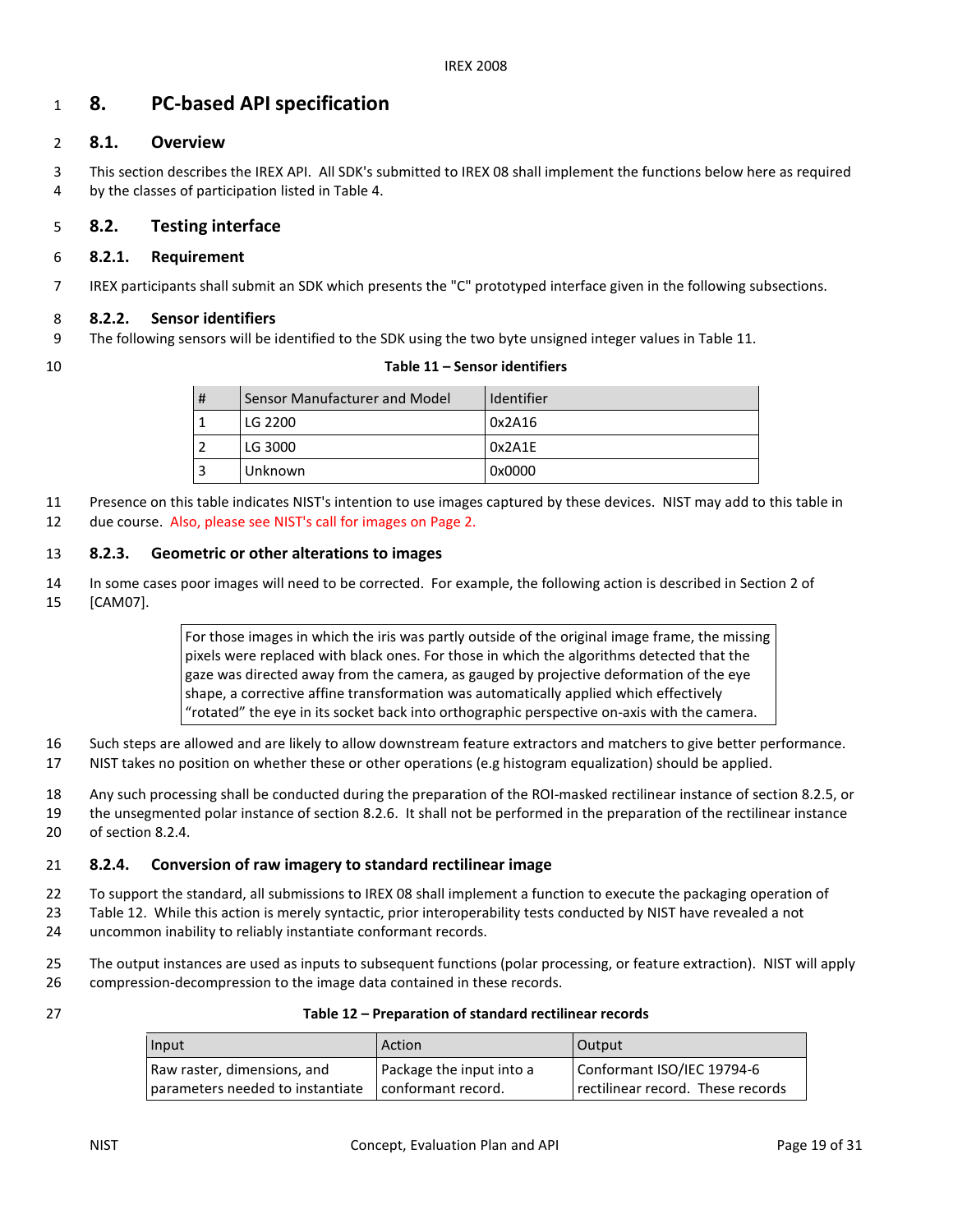| I the standardized record | Do not alter the image data. | I will be checked for conformance. |
|---------------------------|------------------------------|------------------------------------|
|---------------------------|------------------------------|------------------------------------|

1 The function shall be implemented with the API call specified in Table 13.

|  | ٠<br>전 사 |   |  |
|--|----------|---|--|
|  |          | I |  |

#### 2 Table 13 – IREX API preparation of standard rectilinear record

| Prototype            | INT32 convert raster to rectilinear(<br>BYTE *uncompressed raster data,<br>const UINT16 image width,<br>const UINT16 image height,<br>const BYTE horz orientation,<br>const BYTE vert orientation,<br>const BYTE scan type,<br>const BYTE image format,<br>const BYTE intensity depth,<br>const UINT16 nist encoded device id,<br>BYTE *quality<br>BYTE * ISO_19794_6_rectlinear_image); |                                                                                                                                                                                                                      |  |
|----------------------|------------------------------------------------------------------------------------------------------------------------------------------------------------------------------------------------------------------------------------------------------------------------------------------------------------------------------------------------------------------------------------------|----------------------------------------------------------------------------------------------------------------------------------------------------------------------------------------------------------------------|--|
| Description          |                                                                                                                                                                                                                                                                                                                                                                                          | This function takes a raw input image and outputs the corresponding ISO/IEC 19794-6 rectilinear record. This function<br>executes only a syntactic repackaging of the input data. It shall not alter the image data. |  |
| Input                | uncompressed raster data                                                                                                                                                                                                                                                                                                                                                                 | The uncompressed raw image used for template creation.                                                                                                                                                               |  |
| Parameters           | image width                                                                                                                                                                                                                                                                                                                                                                              | The number of pixels indicating the width of the image.                                                                                                                                                              |  |
|                      | image height                                                                                                                                                                                                                                                                                                                                                                             | The number of pixels indicating the height of the image.                                                                                                                                                             |  |
|                      | horz orientation                                                                                                                                                                                                                                                                                                                                                                         | NIST anticipates setting these values to ORIENTATION_BASE, per [STD05, 6.5.4].                                                                                                                                       |  |
|                      | vert orientation                                                                                                                                                                                                                                                                                                                                                                         |                                                                                                                                                                                                                      |  |
|                      | scan type                                                                                                                                                                                                                                                                                                                                                                                | Progressive or interlaced. Values per the standard.                                                                                                                                                                  |  |
|                      | image format                                                                                                                                                                                                                                                                                                                                                                             | NIST anticipates using only unprocessed uncompressed 8 bit grayscale data, so the                                                                                                                                    |  |
|                      | intensity_depth                                                                                                                                                                                                                                                                                                                                                                          | image format will be 0x0002, and the intensity depth will be 8, both per [STD05].                                                                                                                                    |  |
|                      | nist encoded_device_id                                                                                                                                                                                                                                                                                                                                                                   | A two byte unsigned integer value from Table 11                                                                                                                                                                      |  |
| Output<br>Parameters | A [0,100] quality value representing<br>Quality                                                                                                                                                                                                                                                                                                                                          |                                                                                                                                                                                                                      |  |
|                      | ISO 19794 6 rectlinear image                                                                                                                                                                                                                                                                                                                                                             | The output rectilinear image, per Table 7                                                                                                                                                                            |  |
| <b>Return Value</b>  | $\Omega$                                                                                                                                                                                                                                                                                                                                                                                 | <b>Success</b>                                                                                                                                                                                                       |  |
|                      | Other                                                                                                                                                                                                                                                                                                                                                                                    | Vendor-defined                                                                                                                                                                                                       |  |

3

#### 4 8.2.5. Conversion of rectilinear to ROI-masked rectilinear

 5 To assess viability of the standard's polar format, participating submissions to IREX 08 shall execute the conversion 6 operation of Table 14. In addition to the ROI-masked output image, the function shall return center coordinates. This:

7 ― supports measurements of the pixel-level displacement between segmentation algorithms, and

- 8 allows NIST to run execute JPEG cropping as in section 2 of [CAM07]
- 9 ― allows NIST to run JPEG 2000 ROI tests (as has been considered for ISO/IEC 19794-5 Token face images)
- 

#### 10 Table 14 – Preparation of ROI-masked records

| Input                                     | Action                                                                                          | <b>Output</b>                    |
|-------------------------------------------|-------------------------------------------------------------------------------------------------|----------------------------------|
| Conformant ISO/IEC<br>19794-6 rectilinear | Find iris-eyelid and iris-sclera boundaries and<br>mask those regions with vendor fixed values. | ROI-masked record, per Table 7.  |
| record.                                   | Perform corrective geometry actions (sec XX). the outer circle.                                 | Radius and center coordinates of |

11 The function shall be implemented with the API call specified in Table 15.

#### 12 Table 15 – IREX API for creation of ROI-masked records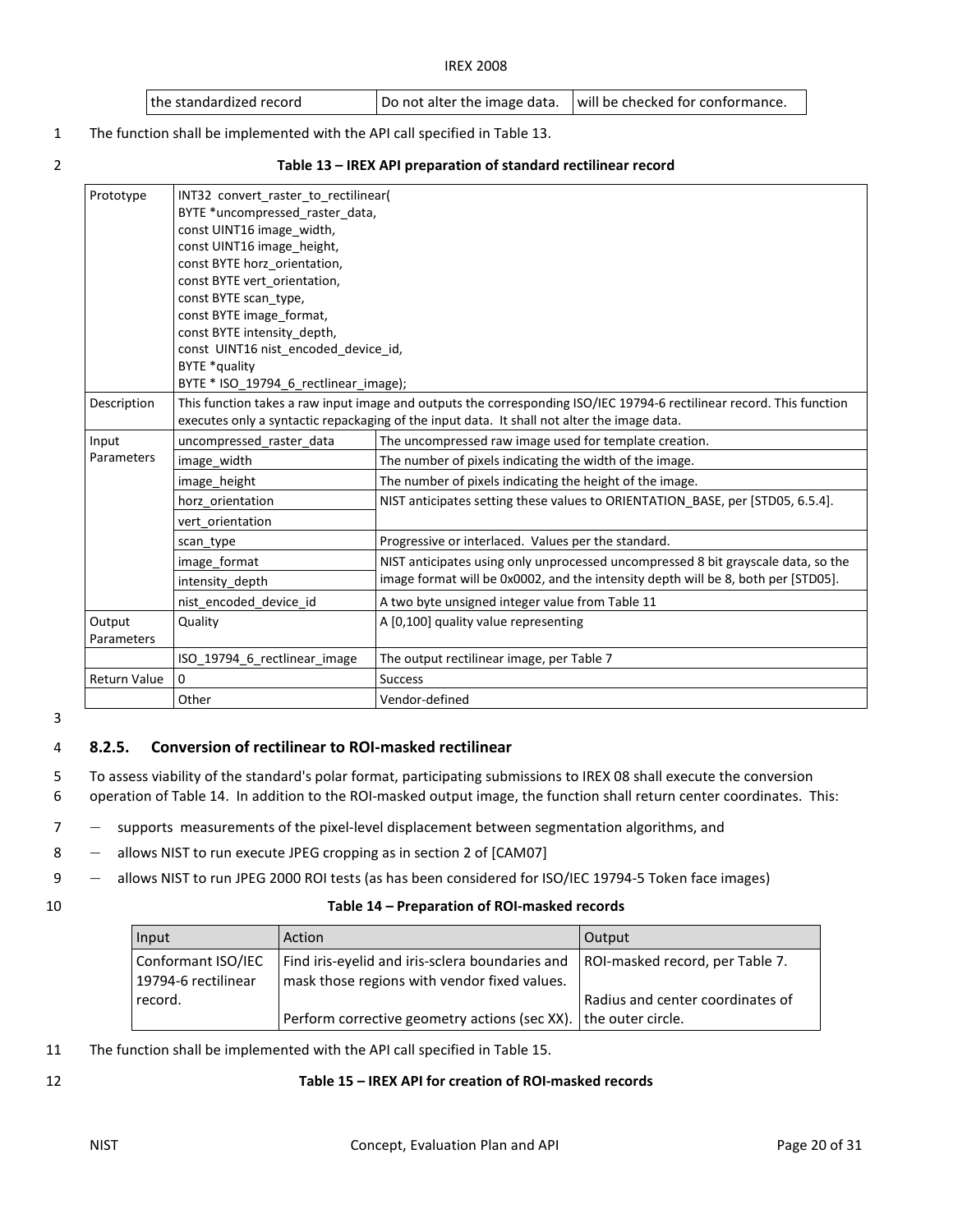| Prototype           | INT32 convert_rectilinear_to_ROI_masked_rectilinear(<br>const BYTE *ISO_19794_6_rectlinear_image,<br>UINT16 *x iris center,<br>UINT16 *y_iris_center,<br>UINT16 *iris radius           |                                                                                                                                                                                                                                                                                                                                                   |
|---------------------|----------------------------------------------------------------------------------------------------------------------------------------------------------------------------------------|---------------------------------------------------------------------------------------------------------------------------------------------------------------------------------------------------------------------------------------------------------------------------------------------------------------------------------------------------|
|                     | BYTE * roi_masked_rectilinear_image);                                                                                                                                                  |                                                                                                                                                                                                                                                                                                                                                   |
| Description         | This function takes a conformant ISO/IEC 19794-6 rectilinear image and outputs the corresponding ROI-masked image.<br>The coordinates of the pupil and iris centers are returned also. |                                                                                                                                                                                                                                                                                                                                                   |
|                     |                                                                                                                                                                                        | The memory for the output structure is allocated before the call i.e. the implementation shall not allocate memory for<br>the result. The function returns either success (0) or failure (non-zero). Failure indicates a failure to convert the image.<br>The result will nevertheless be a conformant instance with zero irides and zero images. |
| Input<br>Parameters |                                                                                                                                                                                        | ISO_19794_6_rectlinear_image   The uncompressed raw image used for template creation.                                                                                                                                                                                                                                                             |
| Output              | x_iris_center                                                                                                                                                                          | Horizontal and vertical locations of the iris center.                                                                                                                                                                                                                                                                                             |
| Parameters          | y iris center                                                                                                                                                                          |                                                                                                                                                                                                                                                                                                                                                   |
|                     | iris radius                                                                                                                                                                            | Radius of a circle containing the entire iris.                                                                                                                                                                                                                                                                                                    |
|                     | roi masked rectilinear image                                                                                                                                                           | The output polar image, per Table 8.                                                                                                                                                                                                                                                                                                              |
| <b>Return Value</b> | 0                                                                                                                                                                                      | <b>Success</b>                                                                                                                                                                                                                                                                                                                                    |
|                     |                                                                                                                                                                                        | Involuntary failure to produce an output record - e.g. could not find iris-sclera<br>boundary.                                                                                                                                                                                                                                                    |
|                     |                                                                                                                                                                                        | Elective refusal to not produce an output record - e.g. on quality grounds.                                                                                                                                                                                                                                                                       |
|                     | 3                                                                                                                                                                                      | Cannot parse input data (i.e. assertion that input record is non-conformant)                                                                                                                                                                                                                                                                      |
|                     | Other                                                                                                                                                                                  | Vendor-defined failure                                                                                                                                                                                                                                                                                                                            |

 1 The number of times a non-zero error codes is returned will be counted, reported and appropriately factored into 2 analyses.

#### 3 8.2.6. Conversion of rectilinear to unsegmented polar

 4 To examine the viability of the proposed unsegmented polar format, participating submissions to IREX 08 shall execute 5 the conversion of operation of Table 16. The function shall be implemented with the API call specified in Table 17.

- 6 In addition to the raw input record, three additional parameters are passed in.
- 7 ― To allow surveys over the radial and circumferential sampling rates the function takes as input number-of-samples 8 arguments.
- 9 ― To parameterize a loosening of the segmentation, the function takes an outer radius multiplier, specified as a
- 10 percentage of the supplier's best computation of the circle enclosing all regions of the iris. This is introduced per
- 11 recommendation to "over-segment the iris by 15% of the algorithm-determined iris boundary before converting it to
- 12 Polar format" [LG]. NIST will set the default to be 115, and survey over this parameter.

13

- Q19 factor (e.g. 115), or a margin (e.g. 8 pixels). Is a NIST survey over a "radius multiplier" worth the trouble? Alternatives could be for IREX to mandatorily fix: a
- 14 In addition to the required polar instance output, the function shall return center coordinates. This:
- 15 ― supports measurements of the pixel-level displacement between segmentation algorithms, and
- 16 allows NIST to run execute JPEG cropping as in section 2 of [CAM07]
- 17 ― allows NIST to run JPEG 2000 ROI tests (as has been considered for ISO/IEC 19794-5 Token face images)
- 

#### 18 Table 16 – Preparation of unsegmented polar records

| Input | י ש |
|-------|-----|
|       |     |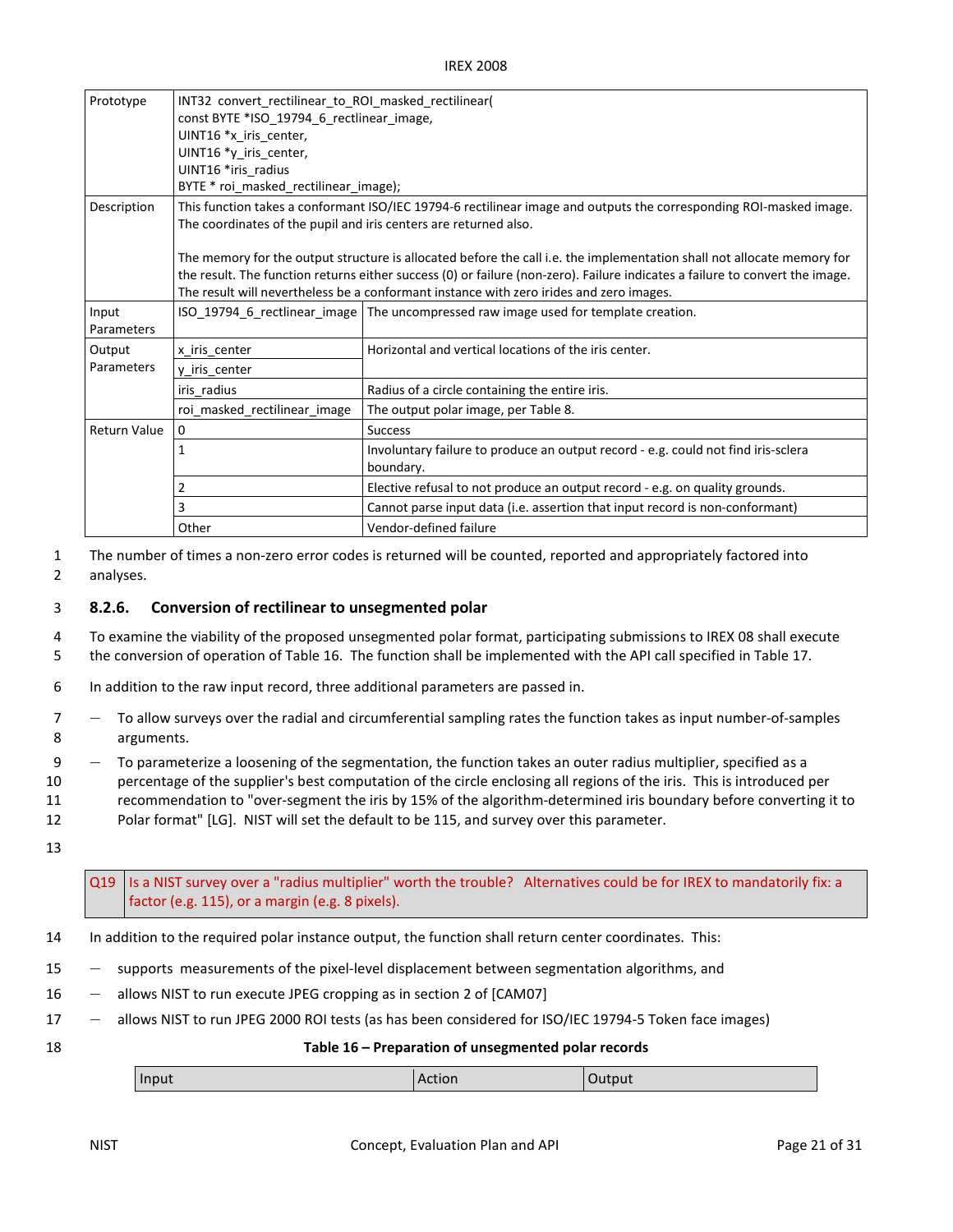| Conformant ISO/IEC 19794-6 rectilinear     |                           | Find suitable concentric   Proposed unsegmented polar |
|--------------------------------------------|---------------------------|-------------------------------------------------------|
| record, desired circumferential and radial | linner and outer circles. | record, per Table 9.                                  |
| numbers of samples, and radius             | Execute forward polar     |                                                       |
| multiplier.                                | transform.                |                                                       |

#### 1 Table 17 – IREX API for creation of unsegmented polar records

| Prototype            | INT32 convert rectilinear to unsegmented polar(<br>const BYTE *ISO_19794_6_rectlinear_image,<br>const UNIT16 num_samples_radially,<br>const UINT16 num samples circumferentially,<br>const UINT16 outer_radius_multiplier,<br>BYTE * unseg polar image);                                                                                                                                                                                                                  |                                                                                                                                    |
|----------------------|---------------------------------------------------------------------------------------------------------------------------------------------------------------------------------------------------------------------------------------------------------------------------------------------------------------------------------------------------------------------------------------------------------------------------------------------------------------------------|------------------------------------------------------------------------------------------------------------------------------------|
| Description          | This function takes a conformant ISO/IEC 19794-6 rectilinear image and outputs the corresponding unsegmented polar<br>image.<br>The memory for the template is allocated before the call i.e. the implementation shall not allocate memory for the<br>result. The function returns either success (0) or failure (non-zero). Failure indicates a failure to convert the image. The<br>result will nevertheless be a conformant instance with zero irides and zero images. |                                                                                                                                    |
| Input                | ISO_19794_6_rectlinear_image                                                                                                                                                                                                                                                                                                                                                                                                                                              | The uncompressed raw image as prepared by the function in Table 13.                                                                |
| Parameters           | num samples radially                                                                                                                                                                                                                                                                                                                                                                                                                                                      | The number of sample along a spoke. The output polar data shall have this height.                                                  |
|                      | num samples circumferentially                                                                                                                                                                                                                                                                                                                                                                                                                                             | The number of "spokes" around the iris. The output polar data shall have this width.                                               |
|                      | outer radius multiplier                                                                                                                                                                                                                                                                                                                                                                                                                                                   | NIST proposes to set the default value to 115 indicating the SDK should add 15% to<br>its computation of the minimal outer circle. |
| Output<br>Parameters | unseg polar image                                                                                                                                                                                                                                                                                                                                                                                                                                                         | The output template, per Table 9.                                                                                                  |
| <b>Return Value</b>  | $\mathbf 0$                                                                                                                                                                                                                                                                                                                                                                                                                                                               | <b>Success</b>                                                                                                                     |
|                      |                                                                                                                                                                                                                                                                                                                                                                                                                                                                           | Involuntary failure to extract features (e.g. could not find iris in the input-image)                                              |
|                      | 2                                                                                                                                                                                                                                                                                                                                                                                                                                                                         | Elective refusal to produce a template (e.g. insufficient iris area)                                                               |
|                      | 3                                                                                                                                                                                                                                                                                                                                                                                                                                                                         | Cannot parse input data (i.e. assertion that input record is non-conformant)                                                       |
|                      | Other                                                                                                                                                                                                                                                                                                                                                                                                                                                                     | Vendor-defined failure.                                                                                                            |

2

 3 The number of times a non-zero error codes is returned will be counted, reported and appropriately factored into 4 analyses.

#### 5 8.2.7. Template creation

 6 This function converts any of the input data structures to an opaque proprietary template. The function will need to look 7 at the header of the input record to determine the content. This routine will need to heed the hexadecimal "Version 8 Number" values in the Table 7 and Table 9 records.

|  | Table 18 - IREX API template creation |
|--|---------------------------------------|
|--|---------------------------------------|

| Prototype   | INT32 convert image to template(                                                                                                                                                                                                           |  |  |
|-------------|--------------------------------------------------------------------------------------------------------------------------------------------------------------------------------------------------------------------------------------------|--|--|
|             | const BYTE *input record,                                                                                                                                                                                                                  |  |  |
|             | UINT16 *template size,                                                                                                                                                                                                                     |  |  |
|             | BYTE *proprietary template);                                                                                                                                                                                                               |  |  |
| Description | This function takes either                                                                                                                                                                                                                 |  |  |
|             | a conformant ISO/IEC 19794-6 rectilinear image, or<br>-                                                                                                                                                                                    |  |  |
|             | an ROI-masked image, or<br>-                                                                                                                                                                                                               |  |  |
|             | an unsegmented polar image,                                                                                                                                                                                                                |  |  |
|             | and outputs a proprietary template. The implementation should inspect the input header to determine which kind of<br>imagery is being provided, per the version number values given in section 7.2.                                        |  |  |
|             | The memory for the output template is allocated before the call i.e. the implementation shall not allocate memory for<br>the result. In all cases, even when unable to extract features, the output shall be a template record that may be |  |  |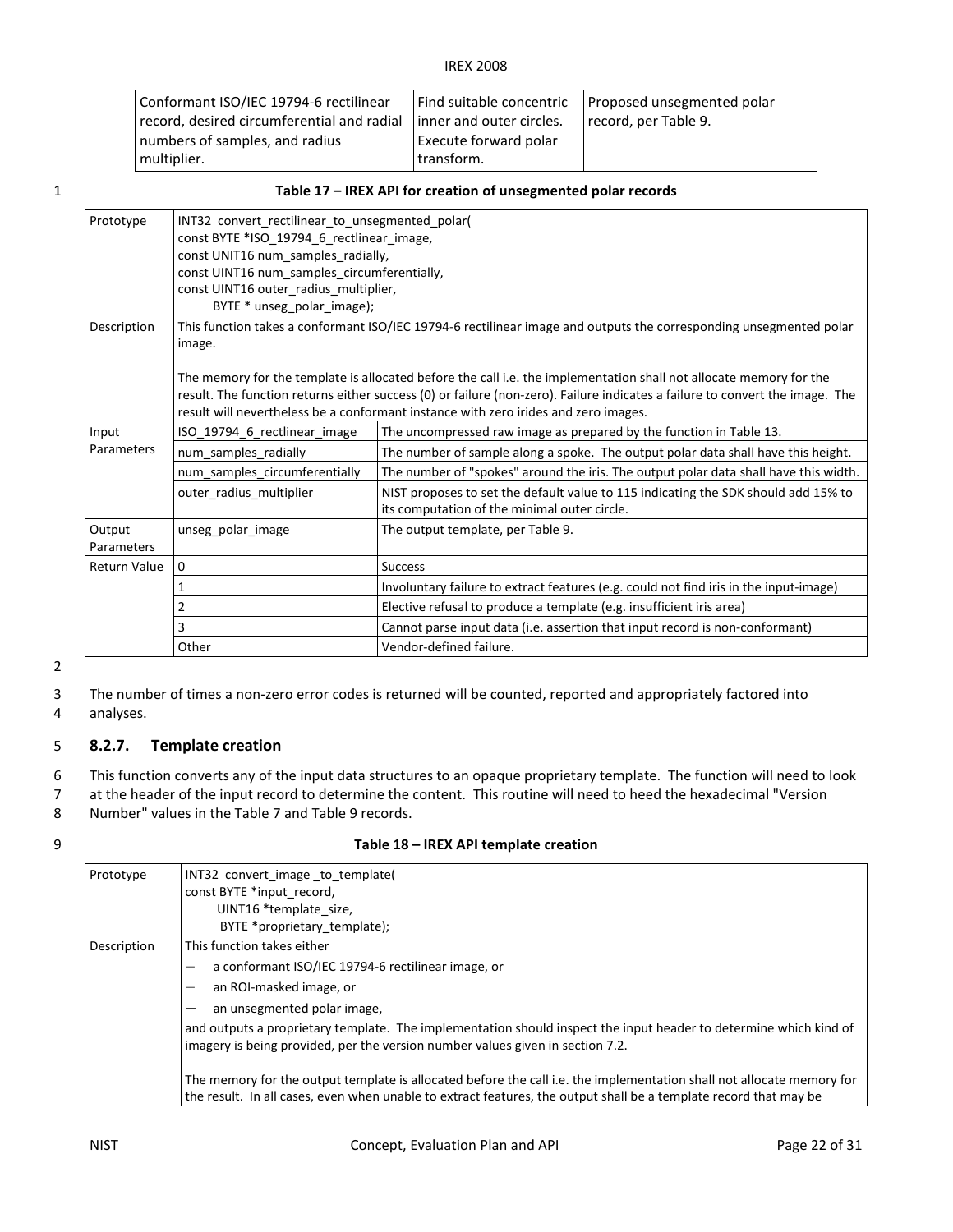|                      | passed to the match templates function without error. That is this routine must internally encode "template creation"<br>failed" and the matcher must transparently handle this. |                                                                                       |  |
|----------------------|----------------------------------------------------------------------------------------------------------------------------------------------------------------------------------|---------------------------------------------------------------------------------------|--|
| Input<br>Parameters  | input record                                                                                                                                                                     | An input image presented either as instance of Table 7, Table 8, or Table 9           |  |
| Output<br>Parameters | Template size                                                                                                                                                                    | The size, in bytes, of the output template                                            |  |
|                      | proprietary template                                                                                                                                                             | The output template. The format is entirely unregulated.                              |  |
| Return Value         |                                                                                                                                                                                  | <b>Success</b>                                                                        |  |
|                      |                                                                                                                                                                                  | Involuntary failure to extract features (e.g. could not find iris in the input-image) |  |
|                      |                                                                                                                                                                                  | Elective refusal to produce a template (e.g. insufficient iris area)                  |  |
|                      | 3                                                                                                                                                                                | Cannot parse input data (i.e. assertion that input record is non-conformant)          |  |
|                      | Other                                                                                                                                                                            | Vendor-defined failure                                                                |  |

 1 The number of times a non-zero error codes is returned will be counted, reported and appropriately factored into analyses.

# 2 analyses.<br>3 **8.2.8. Template comparison**

4 This function compares two proprietary templates and returns a real-valued distance score.

|  | Table 19 - IREX API template matching |
|--|---------------------------------------|
|--|---------------------------------------|

| Prototype               | INT32 match templates(                                                                                                                                                                  |                                                                                 |  |                                                                                                 |                                                                                                                                                                                                            |
|-------------------------|-----------------------------------------------------------------------------------------------------------------------------------------------------------------------------------------|---------------------------------------------------------------------------------|--|-------------------------------------------------------------------------------------------------|------------------------------------------------------------------------------------------------------------------------------------------------------------------------------------------------------------|
|                         | const BYTE *verification template,<br>const UINT16 verification_template_size,<br>const BYTE *enrollment template,<br>const UINT16 enrollment template size,<br>double *dissimilarity); |                                                                                 |  |                                                                                                 |                                                                                                                                                                                                            |
|                         |                                                                                                                                                                                         |                                                                                 |  |                                                                                                 |                                                                                                                                                                                                            |
|                         |                                                                                                                                                                                         |                                                                                 |  |                                                                                                 |                                                                                                                                                                                                            |
| Description             |                                                                                                                                                                                         |                                                                                 |  | This function compares two opaque proprietary templates and outputs a non-negative match score. |                                                                                                                                                                                                            |
|                         |                                                                                                                                                                                         |                                                                                 |  |                                                                                                 | The returned score is a distance measure. It need not satisfy the metric properties. NIST will allocate memory for<br>this parameter before the call. the function shall assign the value -1 to the score. |
| <b>Input Parameters</b> | verification_template                                                                                                                                                                   | A template from create_template().                                              |  |                                                                                                 |                                                                                                                                                                                                            |
|                         | verification template size                                                                                                                                                              | The size, in bytes, of the input verification template $0 \le N \le 2^{16} - 1$ |  |                                                                                                 |                                                                                                                                                                                                            |
|                         | enrollment_template                                                                                                                                                                     | A template from create_template().                                              |  |                                                                                                 |                                                                                                                                                                                                            |
|                         | enrollment template size                                                                                                                                                                | The size, in bytes, of the input enrollment template $0 \le N \le 2^{16} - 1$   |  |                                                                                                 |                                                                                                                                                                                                            |
| Output                  | dissimilarity                                                                                                                                                                           | A dissimilarity score resulting from comparison of the templates, on the        |  |                                                                                                 |                                                                                                                                                                                                            |
| Parameters              |                                                                                                                                                                                         | range [0, DBL MAX]. See section 8.2.9.                                          |  |                                                                                                 |                                                                                                                                                                                                            |
| <b>Return Value</b>     | 0                                                                                                                                                                                       | <b>Success</b>                                                                  |  |                                                                                                 |                                                                                                                                                                                                            |
|                         | Other                                                                                                                                                                                   | Vendor-defined failure                                                          |  |                                                                                                 |                                                                                                                                                                                                            |

6

#### 7 8.2.9. Dissimilarity score

 8 The template comparison function shall return a measure of the dissimilarity between the persons whose iris data is 9 contained in the two templates. So, smaller values indicate more likelihood that the two samples are from the same 10 person. There is no requirement for values to obey the metric property.

11 This deviates from many prior NIST tests which have used "larger-is-more-genuine" semantics.

#### 12 8.2.10. Implementation identifiers

13 The implementation shall support the self-identification function of Table 20. This function is required to support internal

- 14 NIST book-keeping. The version numbers should be distinct between any versions which offer different algorithmic 15 functionality.
- 

| Table 20 - IREX API get_pids function |
|---------------------------------------|
|                                       |

| .<br>Prototype<br>$1^{\text{INT}2}$<br>UINT32'<br>. .<br>assigned<br>pid(<br>get<br>identifier) <sup>.</sup><br>*nısı<br>34<br>$\overline{\phantom{0}}$ |
|---------------------------------------------------------------------------------------------------------------------------------------------------------|
|---------------------------------------------------------------------------------------------------------------------------------------------------------|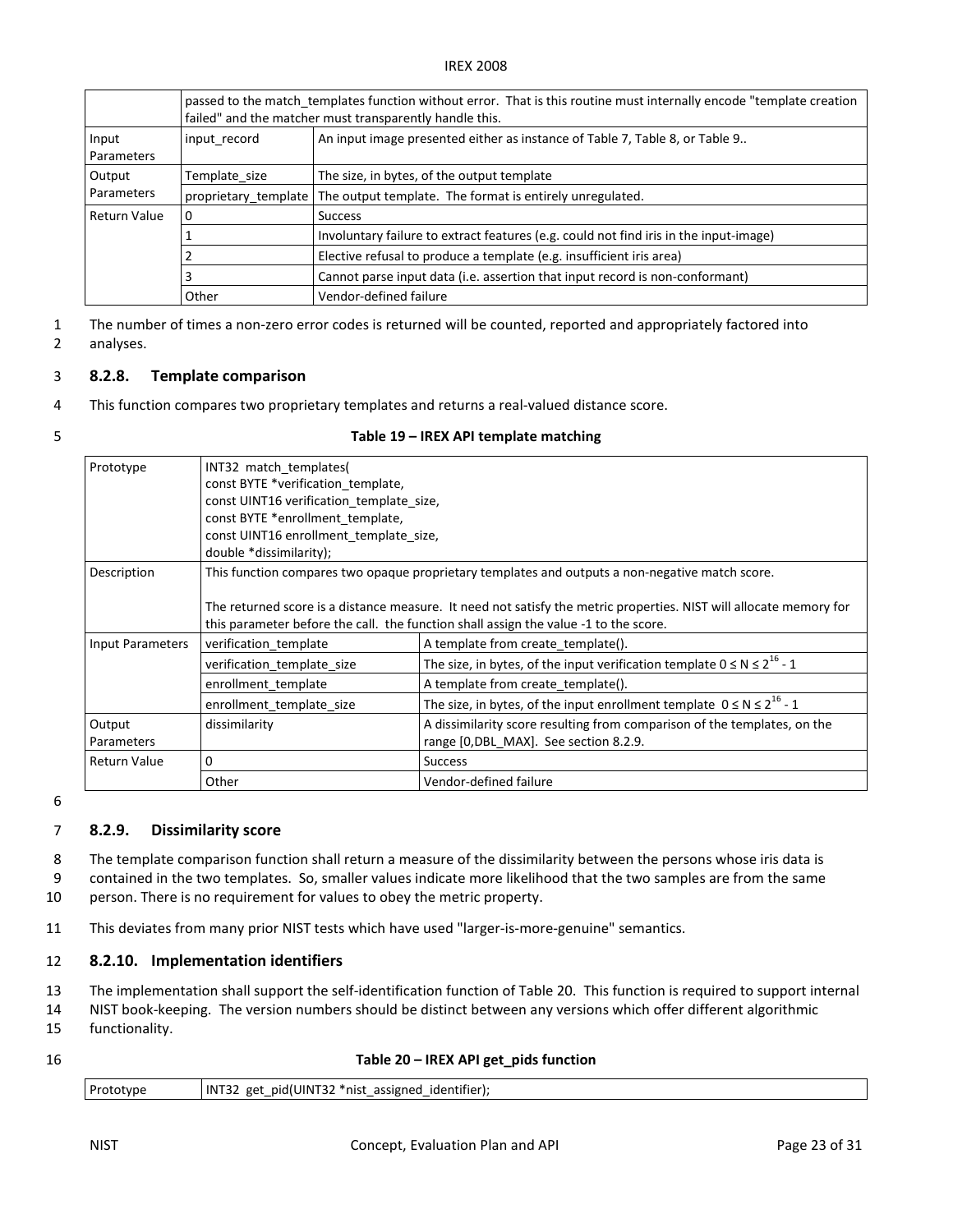| Description                 | This function retrieves an identifier that the provider must request from NIST, and compile into the source code.<br>NIST will assign the identifier that will uniquely identify the supplier and the SDK version number. |                                                                                                                                                                |
|-----------------------------|---------------------------------------------------------------------------------------------------------------------------------------------------------------------------------------------------------------------------|----------------------------------------------------------------------------------------------------------------------------------------------------------------|
| Output<br><b>Parameters</b> | nist assigned identifier                                                                                                                                                                                                  | A PID which identifies the SDK under test. The memory for the identifier is allocated<br>by NIST's calling application, and shall not be allocated by the SDK. |
| Return Value                | 0                                                                                                                                                                                                                         | <b>Success</b>                                                                                                                                                 |
|                             | Other                                                                                                                                                                                                                     | Vendor-defined failure                                                                                                                                         |

1

### 2 8.3. Software and Documentation

#### 3 8.3.1. SDK Library and Platform Requirements

 4 Participants shall provide NIST with binary code only (i.e. no source code) − supporting files such as header (".h") files 5 notwithstanding. Such files shall not contain intellectual property of the company nor any material that is otherwise 6 proprietary. It is preferred that the SDK be submitted in the form of a single static library file (ie. ".LIB" for Windows or

7 ".a" for Linux). However, dynamic/shared library files are permitted.

8 If dynamic/shared library files are submitted, it is preferred that the API interface specified by this document be

 9 implemented in a single "core" library file with the base filename 'libIREX' (for example, 'libIREX.dll' for Windows or 10 ['libIREX.so'](https://libIREX.so) for Linux). Additional dynamic/shared library files may be submitted that support this "core" library file (i.e.

11 the "core" library file may have dependencies implemented in these other libraries).

#### 12 8.3.2. Linking

 13 NIST will link the provided library file(s) to a C language test driver application developed by NIST. The runtime 14 environment shall be either

- 15  $-$  The cygwin<sup>9</sup> layer running on a Windows Server 2003 OS.
- 16 RedHat Linux Enterprise 4 or 5 platforms.
- 17 Both will use GNU's gcc compiler, version 3.3.3. These use libc. The link command might be:
- 18 ― gcc –o irextest irextest.c -L. –lIREX

19 Participants are required to provide their library in a format that is linkable using GCC with the NIST test driver, which is

 20 compiled with GCC. All compilation and testing will be performed on x86 platforms. Thus, participants are strongly 21 advised to verify library-level compatibility with GCC (on an equivalent platform) prior to submitting their software to

22 NIST to avoid linkage problems later on (e.g. symbol name and calling convention mismatches, incorrect binary file 23 formats, etc.).

 24 Dependencies on external dynamic/shared libraries such as compiler-specific development environment libraries are 25 discouraged. If absolutely necessary, external libraries must be provided to NIST upon prior approval by the Test Liaison.

#### 26 8.3.3. Installation and Usage

 27 The SDK must install easily (i.e. one installation step with no participant interaction required) to be tested, and shall be 28 executable on any number of machines without requiring additional machine-specific license control procedures or 29 activation.

 30 The SDK's usage shall be unlimited. The SDK shall neither implement nor enforce any usage controls or limits based on 31 licenses, execution date/time, number of executions, presence of temporary files, etc.

 32 It is recommended that the SDK be installable using simple file copy methods, and not require the use of a separate 33 installation program. Contact the Test Liaison for prior approval if an installation program is absolutely necessary.

 $\overline{a}$ 

<sup>&</sup>lt;sup>9</sup> According to <u>[http://www.cygwin.com/](http://www.cygwin.com)</u> is a Linux-like environment for Windows. It consists of two parts: A DLL (cygwin1.dll) which acts as a Linux API emulation layer providing substantial Linux API functionality; a collection of tools which provide Linux look and feel.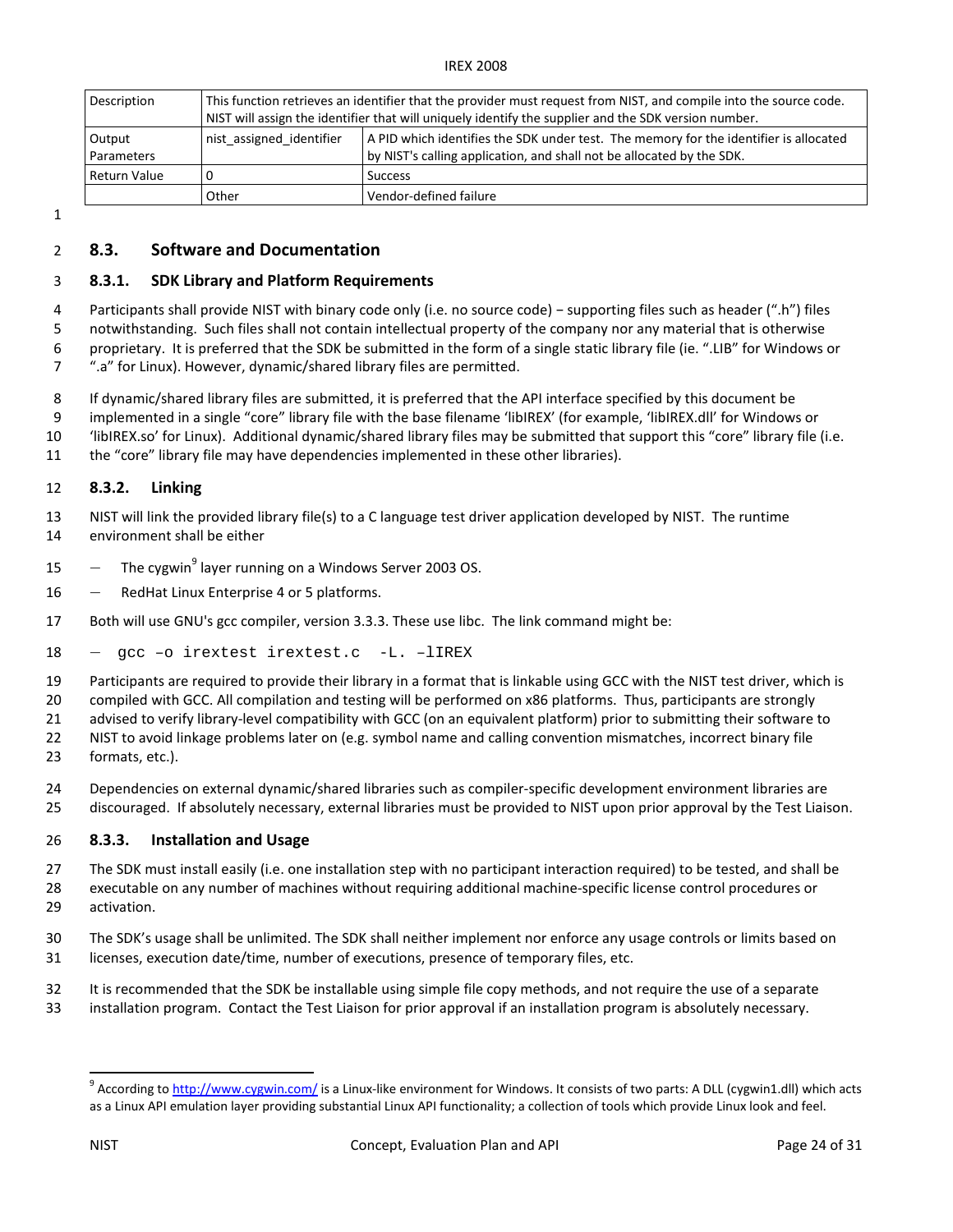#### 1 8.3.4. Documentation

 2 Participants shall provide complete documentation of the SDK and detail any additional functionality or behavior beyond 3 that specified here. The documentation must define all (non-zero) vendor-defined error or warning return codes..

#### 4 8.3.5. Modes of operation

 Individual SDKs provided shall not include multiple "modes" of operation, or algorithm variations. No switches or options 6 will be tolerated within one library. For example, the use of two different "coders" by an iris feature extractor must be 7 split across two separate SDK libraries, and two separate submissions. 5

#### 8 8.4. Runtime behavior

#### 9 8.4.1. Speed

- The following limits are instituted to constrain NIST's total IREX computational workload. 10
- 11 The mean template match operation shall not exceed 10 milliseconds.
- 12 The mean template creation operation shall not exceed 1.2 seconds (using a 2GHz Pentium IV).
- 13 The mean iris segmentation operation (e.g. polar) shall not exceed 1.2 seconds (using a 2GHz Pentium IV).
- 14

Q21 Should these times be lowered (for operational relevance) or raised (for improved algorithmic function)?

#### 8.4.2. Interactive behavior 15

- 16 The SDK will be tested in non-interactive "batch" mode (i.e. without terminal support). Thus, the submitted library shall
- 17 not use any interactive functions such as graphical user interface (GUI) calls, or any other calls which require terminal 18 interaction e.g. reads from "standard input".

#### 19 8.4.3. Error codes and status messages

 The SDK will be tested in non-interactive "batch" mod, without terminal support. Thus, the submitted library shall run 21 quietly, i.e. it should not write messages to "standard error" and shall not write to "standard output". 20

#### 22 8.4.4. Exception Handling

 23 The application should include error/exception handling so that in the case of a fatal error, the return code is still 24 provided to the calling application.

#### 25 8.4.5. External communication

 26 Processes running on NIST hosts shall not side-effect the runtime environment in any manner, except for memory 27 allocation and release. Implementations shall not write any data to external resource (e.g. server, file, connection, or 28 other process), nor read from such. If detected, NIST will take appropriate steps, including but not limited to, cessation of 29 evaluation of all implementations from the supplier, notification to the provider, and documentation of the activity in published reports. 30

#### 31 8.4.6. Stateful behavior

32 All components in this test shall be stateless. This applies to segmentation, feature extraction and matching. Thus, all

 33 functions should give identical output, for a given input, independent of the runtime history. NIST will institute 34 appropriate tests to detect stateful behavior. If detected, NIST will take appropriate steps, including but not limited to,

- cessation of evaluation of all implementations from the supplier, notification to the provider, and documentation of the 35
- 36 activity in published reports.